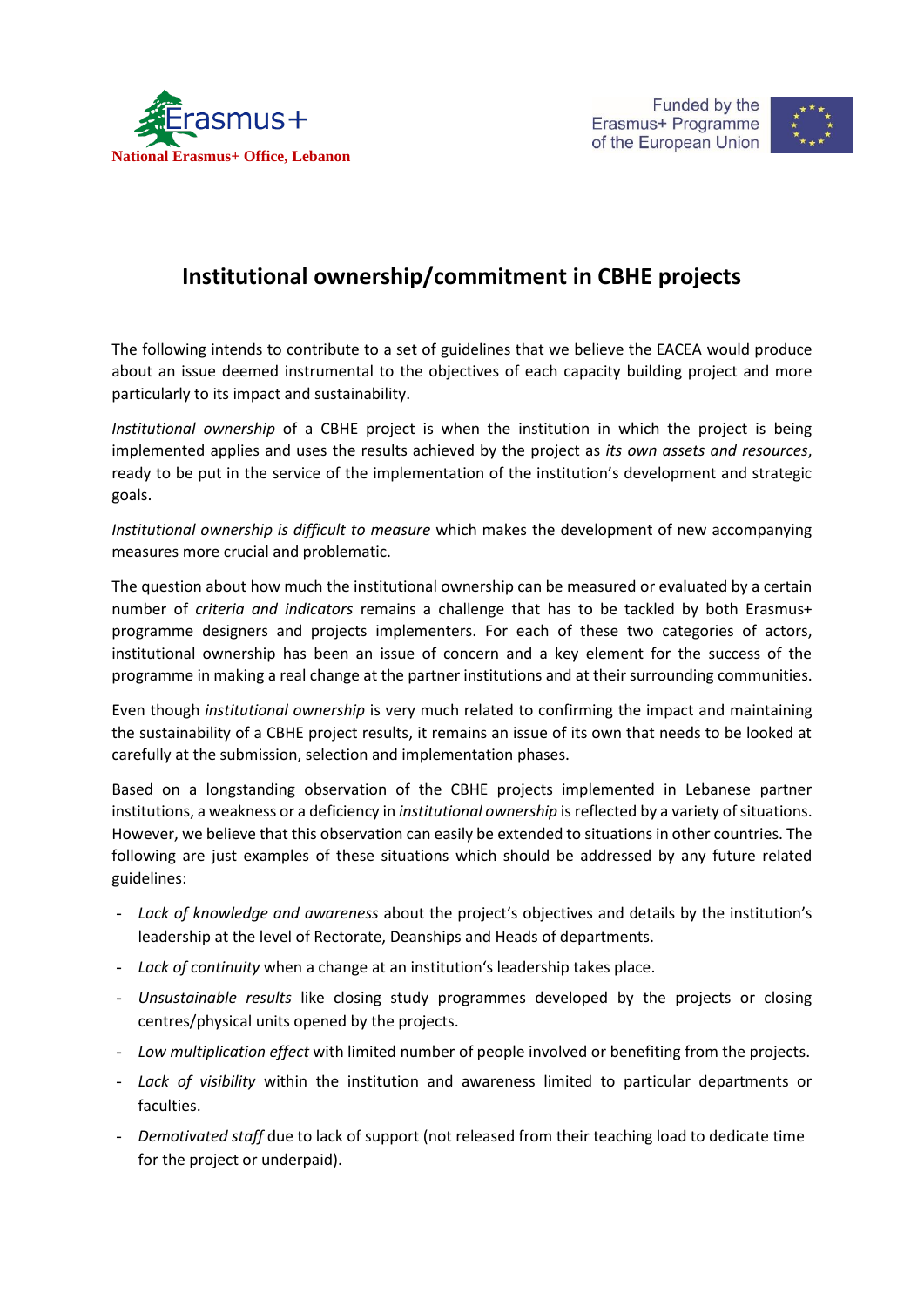- *Duplication of outputs* from more than one project within the same institution.
- Project results are *marginal* and not integrated into the institution's strategy for development and reform.
- Projects *do not respond* to a well-defined and grounded need.

## **Remediation**

*Institutional ownership is a serious commitment* and therefore facing the challenge of this issue is based on the fact that entering into a CBHE partnership is much more than a simple engagement taken by the legal representative of any concerned institution.

The following points are expected to contribute to working out a set of *guidelines* for the programme and project designers and implementers.

## At proposal phase

- A CBHE proposal should include clear *indicators* that can measure the commitment of the institutions involved in the related partnership. These indicators should address all the deficiencies and shortcomings described above.
- A CBHE project consists of an important package of *legally binding documents*. It should be made sure that the institution involved in the project is aware, and has a good understanding, of the content of every single document submitted in the proposal's package. The mandate and the Partnership Agreement, which are currently the only documents signed by the legal representative of the institution, one at submission and another after the selection, do not guarantee or ensure this awareness and understanding.
- Possessing all the project documents by the beneficiary institution should be *compulsory* for a responsible ownership.
- When evaluated, the proposal should include a proof and evidence supported by indicators on how the partner institutions are going to *integrate the project results into their overall strategies*.
- Indicators on a *minimum number of expected beneficiaries* and on the diversity of the profiles of these beneficiaries should be requested as a *contractual obligation* that leads to legal penalties in case of non respect.
- There should be a *mechanism that protects*the project continuation and the personnel designated in the proposal from any change that might take place in the institution's leadership during the project implementation.
- A CBHE proposal should ensure an institutional commitment to the issue of the *multiplication effect*. The creation of multipliers and the retraining should be guaranteed by the submitted proposal and followed up later during the implementation with the institution's leadership. Indicators for a *minimum number of people retrained* with a diversity of profiles might be envisaged as a plus for awarding the grant. There should be a clear engagement by the beneficiary institution on a genuine plan to maximise the benefits of the project and widen their impact to reach a maximum of beneficiaries at the levels of the university, the faculties and the departments.
- In case of many projects implemented at one institution, the proposal should show how the institution's leadership is putting together the results of the different projects into a well targeted strategic objective set by the institution.